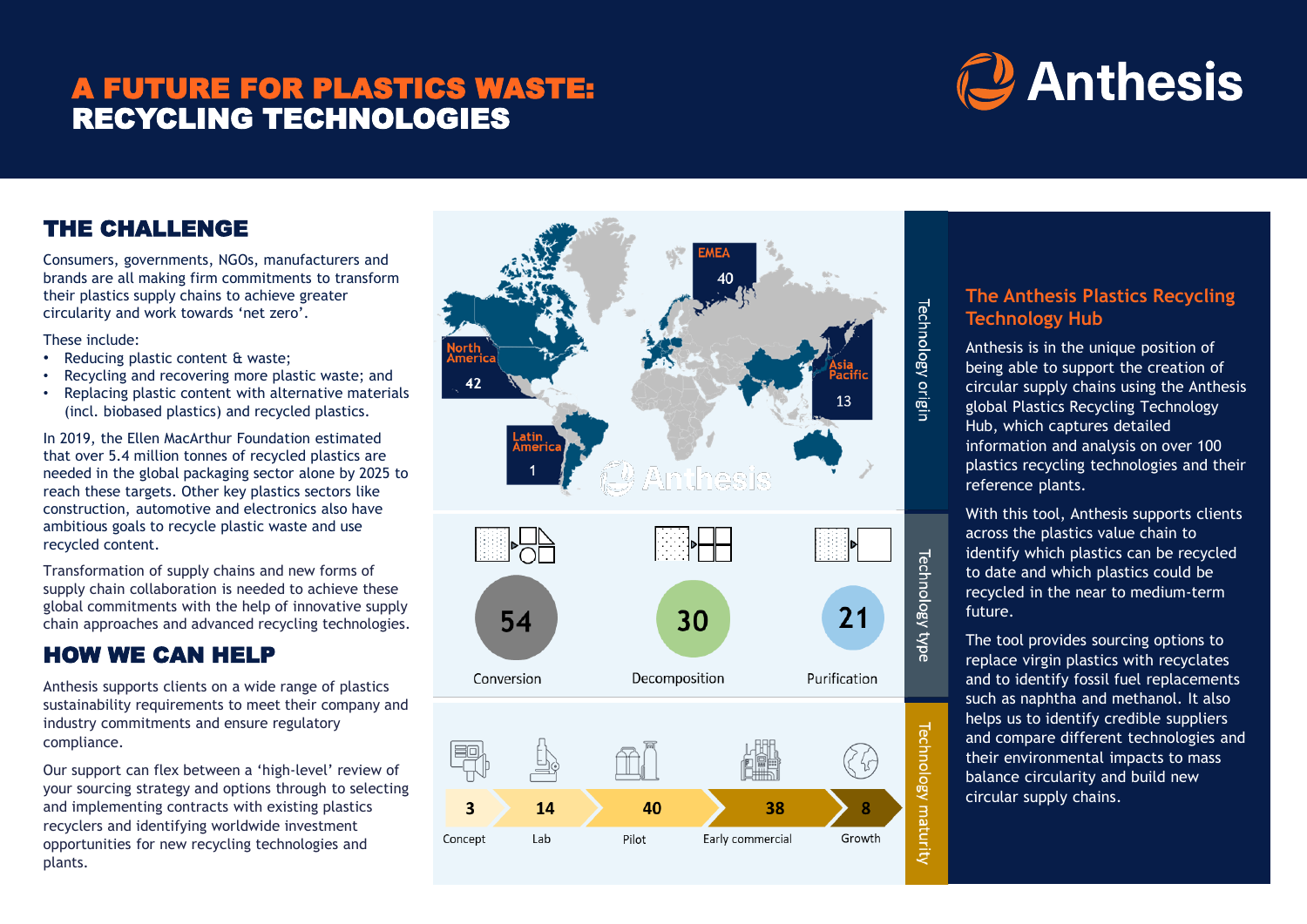

### OUR SUPPORTING SERVICES ACROSS THE PLASTICS VALUE CHAIN

Anthesis has a global team of sustainability experts and waste specialists, and we are in the unique position of being able to support companies across the supply chain.

Our waste and sustainable product team are trusted advisors to some of the most well-known brands, retailers, investors and polymer producers as well as governments and industry associations.

Expertise, experience and passion along the whole value chain, supported by superior knowledge from our Plastics Recycling Technology Hub, allows us to put our clients on a strategic pathway to sustainability and success.



| Supply chain stage                  | Anthesis service offering                                                                                                                                                                                                                                                                                                                                                                                                                                                                                                                                                                                                         |
|-------------------------------------|-----------------------------------------------------------------------------------------------------------------------------------------------------------------------------------------------------------------------------------------------------------------------------------------------------------------------------------------------------------------------------------------------------------------------------------------------------------------------------------------------------------------------------------------------------------------------------------------------------------------------------------|
| <b>Product design</b>               | Competitive benchmarking<br>$\bullet$ .<br>Product impact assessment (including Life Cycle Analysis)<br>$\bullet$<br>Carbon and water foot-printing<br>$\bullet$<br>• Science-based target analysis, development and implementation<br>Supporting packaging materials design and specification<br>$\bullet$                                                                                                                                                                                                                                                                                                                       |
| Manufacturing                       | Sustainable materials/product strategy and implementation<br>$\bullet$<br>Product compliance program development and implementation (Incl.<br>$\bullet$<br>Registration, Evaluation, Authorisation and Restriction of Chemicals<br>(REACH))<br>• Circular waste management strategies and implementation<br>Sourcing of recycled plastics feedstock, contracting and investment                                                                                                                                                                                                                                                   |
| Distribution, use and<br>durability | Responsible sourcing program development/support<br>٠<br>Packaging inventory and analysis<br>$\bullet$<br>Plastics fate and leakage audits on a European and worldwide basis<br>$\bullet$<br>Sustainable packaging strategy and implementation<br>$\bullet$<br>Supplier engagement and education - supplier network platforms<br>Supply chain mapping and value chain assessments, analytics<br>$\bullet$<br>and scorecards<br>• Compliance program development and implementation<br>• Chemicals management program development and implementation<br>Resource efficiency improvement strategy and implementation<br>$\bullet$ . |
| <b>Recycling and</b><br>circularity | Circularity and end of life solutions (product and business models)<br>$\bullet$ .<br>Use/disposal analysis and improvement recommendations<br>Identification and due diligence of conventional and advanced plastics<br>$\bullet$<br>recycling and reprocessing technologies<br>Business planning and recycling technology development<br>Review of opportunities for carbon offsetting and technology<br>$\bullet$<br>accreditation                                                                                                                                                                                             |
| <b>Additionally:</b>                |                                                                                                                                                                                                                                                                                                                                                                                                                                                                                                                                                                                                                                   |
| <b>Management systems</b>           | Sustainability strategy development/enhancement<br>Social and environmental risk assessment - Environmental, Social, and<br>Governance (ESG) support<br>Leadership and governance implementation/enhancement<br>$\bullet$<br>Public sustainability disclosure and communications support<br>Cost benefit analysis appraisals and project evaluations                                                                                                                                                                                                                                                                              |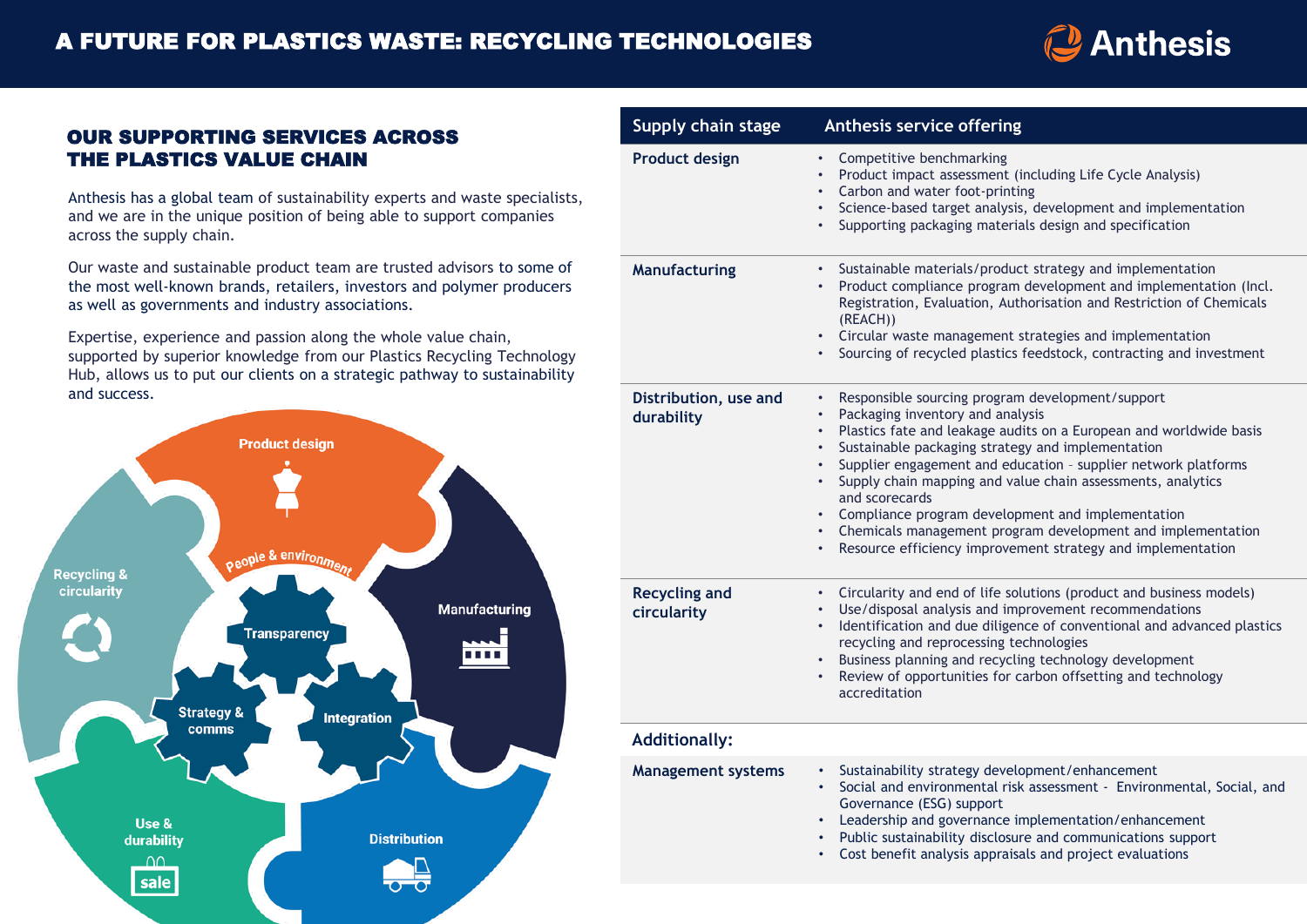### **J** Anthesis

### SUPPORT FOR RECYCLING & CIRCULARITY

| <b>Anthesis Services</b>                                                                                                         | Anthesis can support you to:                                                                                                                                                                                                                                                                                                                                                                                                                                                            |
|----------------------------------------------------------------------------------------------------------------------------------|-----------------------------------------------------------------------------------------------------------------------------------------------------------------------------------------------------------------------------------------------------------------------------------------------------------------------------------------------------------------------------------------------------------------------------------------------------------------------------------------|
| Sourcing of<br>secondary<br>commodities<br>(plastics recyclate)                                                                  | Identify suitable sourcing options, benchmark these against<br>$\bullet$<br>competitors, assess competing solutions considering costs, quality<br>and volumes.<br>Consider replacement strategies for plastics including evaluation<br>$\bullet$<br>of biopolymers, recyclates options and alternative materials.<br>Provide advice on creating circular supply chains and business<br>$\bullet$<br>models - strategy, implementation and monitoring.                                   |
| <b>Landscape reviews</b><br>and market<br>assessments                                                                            | Identify risk & opportunities for early movers, mitigate risks for<br>$\bullet$<br>new market entrants and carrying out horizon scans for existing<br>market players along the plastics supply chain.<br>Support technology developers commercialising their plastics<br>$\bullet$<br>recycling options, who will need to understand 'easy wins' in<br>supportive markets.                                                                                                              |
| <b>Technology</b><br>supplier appraisal<br>and commercial<br>due diligence<br>(new projects, re-<br>financing &<br>acquisitions) | Accelerate plastics recycling and establishing new plastics<br>$\bullet$<br>recycling infrastructure: selecting technologies and suppliers,<br>supporting business planning, undertaking commercial due<br>diligence and ESG evaluation for new projects or company<br>financing or acquisitions.<br>Work for investors to screen the market for investment<br>$\bullet$<br>opportunities, support the client to financial close and evaluate<br>the fit with their existing portfolio. |
| <b>Feedstock</b><br>appraisals and<br>sourcing                                                                                   | Undertake market reviews to provide baseline assessments and<br>$\bullet$<br>forecasts of feedstock availability of varying specifications for<br>reprocessing technologies. Appraisals can be undertaken at<br>aggregated levels or for specific projects in support of securing<br>investment funds.                                                                                                                                                                                  |

Circular economy thinking can be challenging to implement and success depends on understanding the interdependencies and opportunities within the supply chain.

Anthesis are experienced in providing practical advice on creating circular supply chains. We can support your business to find credible, financially viable plastics recycling solutions and recyclates or chemical feedstock sourcing options that subsequently improve resource efficiency and reputation.